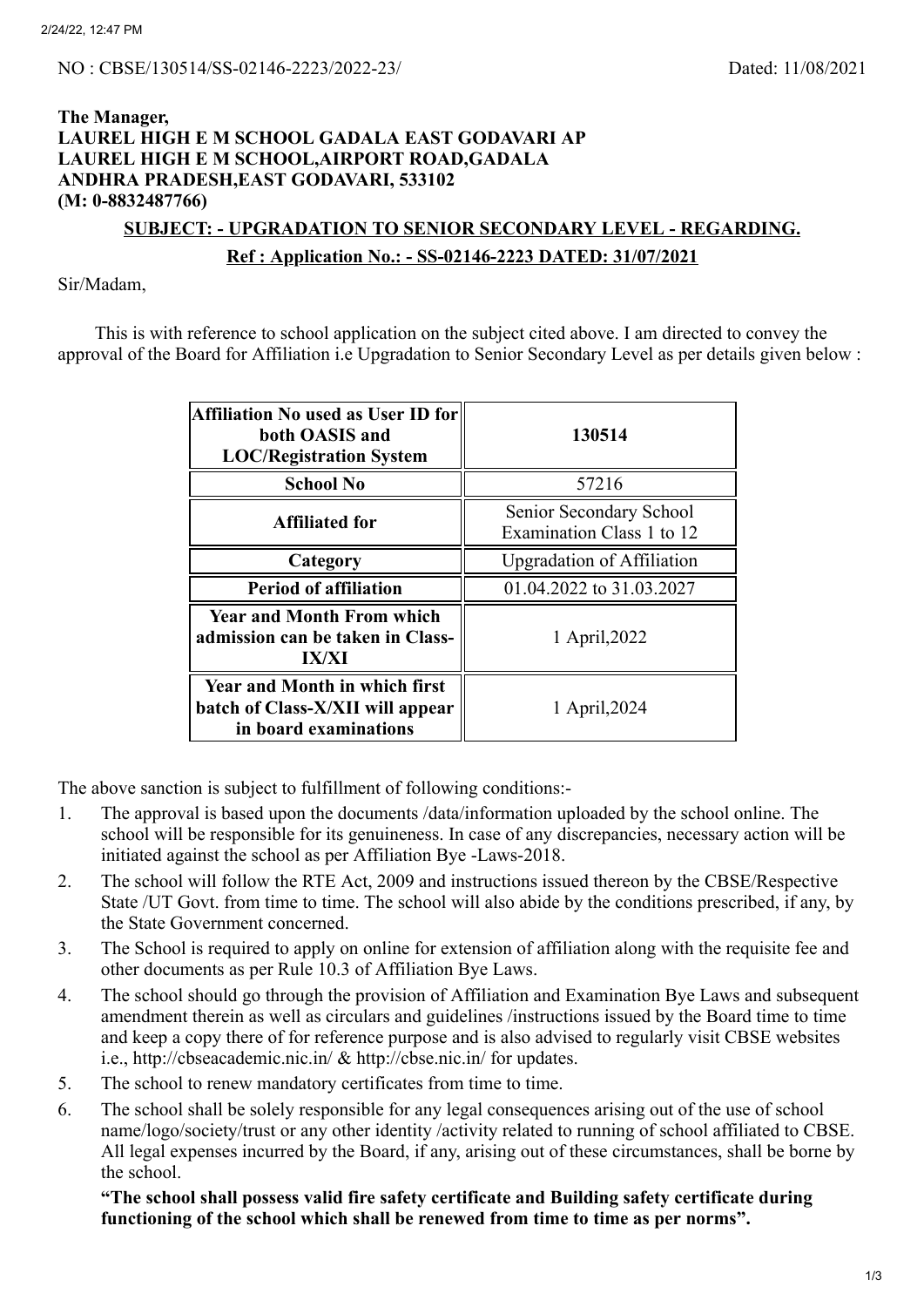| SN                                                                                                                                                                                  | <b>Location of School</b>                                                                                       | Campus area          | <b>Affiliation</b><br><b>Allowed</b>                                                                                                                                                                                                     | <b>Optimum No. of Sections</b> |  |  |
|-------------------------------------------------------------------------------------------------------------------------------------------------------------------------------------|-----------------------------------------------------------------------------------------------------------------|----------------------|------------------------------------------------------------------------------------------------------------------------------------------------------------------------------------------------------------------------------------------|--------------------------------|--|--|
|                                                                                                                                                                                     |                                                                                                                 |                      |                                                                                                                                                                                                                                          | (From classes I/VI to X/XII)   |  |  |
| A                                                                                                                                                                                   | Areas/Cities mentioned in clause<br>$\vert 3.6 \vert$                                                           | $1600$ sqm           | Up to Class-X<br>only                                                                                                                                                                                                                    | 10                             |  |  |
| ΙB                                                                                                                                                                                  | Areas/Cities mentioned in clause<br>3.6                                                                         | $ 2400 \text{ sqm} $ | Up to Class-XII                                                                                                                                                                                                                          | 24                             |  |  |
| $\mathsf{C}% _{0}\left( \mathbb{C}\right)$                                                                                                                                          | Areas/Cities mentioned in clause<br>$\vert 3.6 \vert$                                                           | $3200$ sqm           | Up to Class-XII                                                                                                                                                                                                                          | 28                             |  |  |
| D                                                                                                                                                                                   | Class-X Cities (Clauses 3.5) and<br>Areas mentioned in clause 3.7                                               | $2000$ sqm           | Up to Class-X<br>only                                                                                                                                                                                                                    | 10                             |  |  |
| E                                                                                                                                                                                   | Class-X Cities (Clauses 3.5) and<br>Areas mentioned in clause 3.7                                               | $3000$ sqm           | Up to Class-XII                                                                                                                                                                                                                          | 24                             |  |  |
| F                                                                                                                                                                                   | Class-X Cities (Clause 3.5) and<br>Areas mentioned in clause 3.7 and<br>Areas/Cities mentioned in clause<br>3.4 | $ 4000 \text{ sqm} $ | Up to Class-XII                                                                                                                                                                                                                          | 28                             |  |  |
| G                                                                                                                                                                                   | Pan India (Clause 3.3)                                                                                          | $6000$ sqm           | Up to Class-XII                                                                                                                                                                                                                          | 38                             |  |  |
| H                                                                                                                                                                                   | Pan India (Clause 3.2)                                                                                          | $8000$ sqm           | Up to Class-XII                                                                                                                                                                                                                          | 48                             |  |  |
| II                                                                                                                                                                                  | Pan India (Clause 3.2)                                                                                          | $>8000$ sqm          | <b>Up to Class-XII</b><br>The number of sections shall be restricted in<br>accordance with 'H' above with land<br>requirement unit scaled down to 2000 square<br>meters i.e. 12 sections for every 2000 square<br>meter additional land. |                                |  |  |
| The total number of sections taken together for classes XI and XII should not be more than 1/3 of<br>optimum number of section allowed on the basis of land holding for any school. |                                                                                                                 |                      |                                                                                                                                                                                                                                          |                                |  |  |
| The number of sections and students shall be restricted as per the actual facilities in the school.                                                                                 |                                                                                                                 |                      |                                                                                                                                                                                                                                          |                                |  |  |
| For class rooms of size less than 500 sq feet the enrolment shall be 0.08 X size of class rooms in sq<br> feet                                                                      |                                                                                                                 |                      |                                                                                                                                                                                                                                          |                                |  |  |

## **ENROLMENT TABLE**

**Important Notes :** "Grant with following conditions:- 1. Labs are not seen properly maintained as per lab pic uploaded. More equipment's are required in labs. 2.The videography link is not functional in Part A uploads. 3.Performance report is not shown/functional."

School is required to appoint special educator & wellness teacher as per affiliation bye laws.

*This is an electronically generated document. It does not need any signature. To verify the authenticity of the document , please visit [\(http://www.saras.cbse.gov.in/saras/AffiliatedList/ListOfSchdirReport\)](http://www.saras.cbse.gov.in/saras/AffiliatedList/ListOfSchdirReport).*